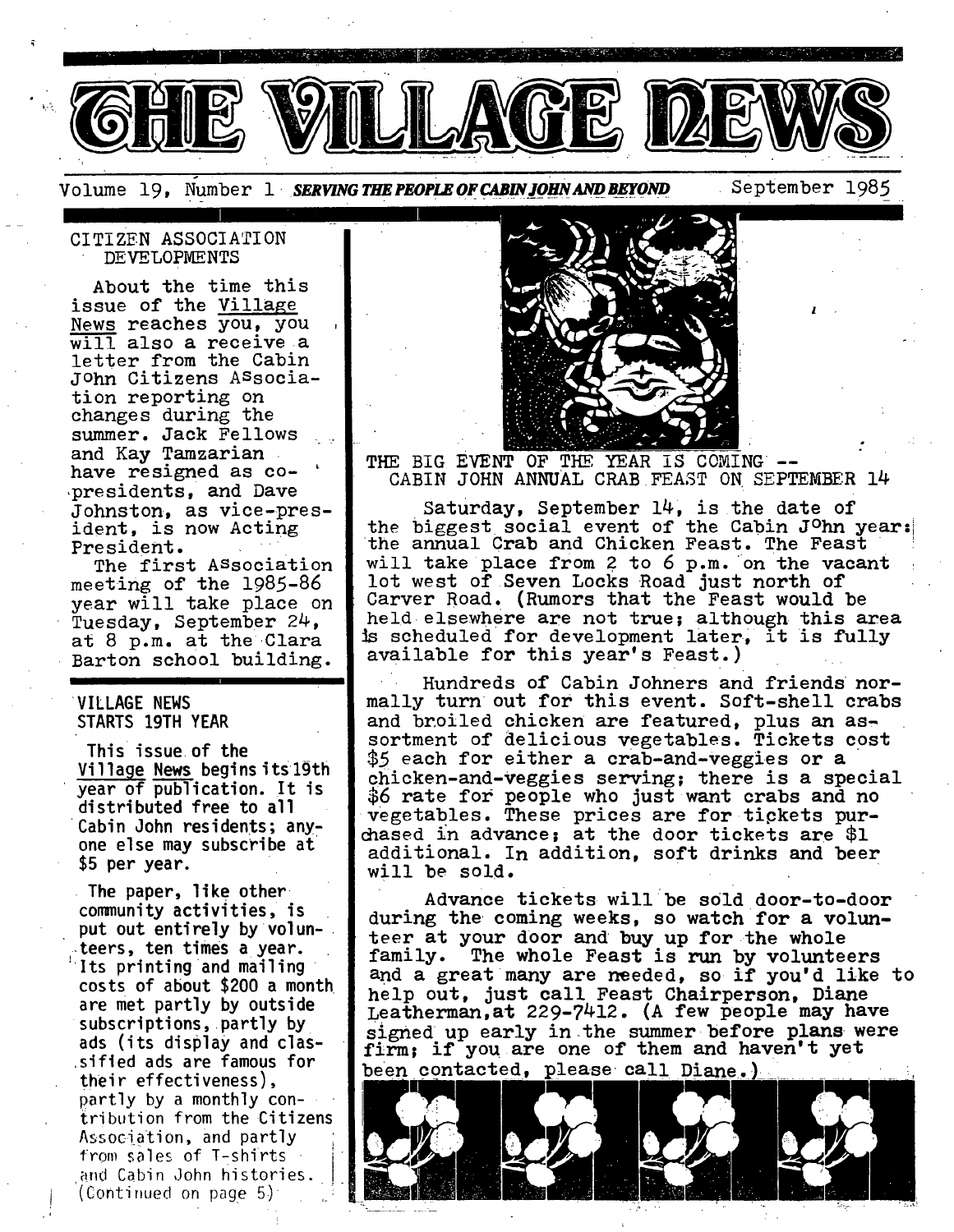# LETTERS TO THE VILLAGE NEWS

#### A Humane Act

'2

On Sunday, August 11, Brian and Tommy Kemp and Craig Ludwig spent most of the-day rescuing fish from the C & 0 Canal catastrophe. It is true that they gave some very large fish away to the Titus family, but they saved about 1000 fish from certain death. Later in the day **Chris Sullivan** and Glenn **Eason**  joined them and helped **rescue even more.** 

We felt the magnitude of this humane act should be recognized.

--Ray and Kay Kemp

# **Seeking Singers**

**Desperately seeking**  If you just can't resist, **please** call me at 229- 2715.

--Bev Donnenfeld



NIGHT LIFE

<u> 1989 - Antonio Antonio Alemania di Americano di Santono di Americano di Santonio al Indonesia di Santonio al</u>

When you live somewhere for a while, you can't help but wonder what sort of night life your community has to offer. Cabin John is primarily a residential community, but that doesn't exqude all sorts of activity from going on past dusk. One of my habits is to take a walk at night to cool out before going to sleep. These walks take place anywhere between 9 p.m. and 3 a.m., depending on the energy I have available and when  $1^{\dagger}$  ve got to be up the next morning. During these walks I've observed both human and natural behavior of a range far exceeding any expectations I had when I first moved here.

Since one of my primary reasons for walking is to achieve some semblance of peace and harmony within myself before retiring for the day, I am drawn to the natural environment. The night breeze feels good, and on those nights when fireflies dance in the darkened trees and the **stars** twinkle in the sky, the **universe appears**  a single entity. Watching the flight of a full moon across the Potomac River fills me with wonder at the gravitational forces being exchanged. 0h those nights when the moon is thinly veiled by clouds sweeping across the sky, a sense of myssingers (regardless of tery pervades the air. I like to listen to the shipped the sequences of wind, but in Cabin John this undertaking is often skill) and guitarists and wind, but in Cabin John this undertaking is often skill, and guitarists and interrupted by the planes or helicopters over-<br>lutists and dulcimer, ban- include wheeshing of times on their cimelo jo and flute players and head, the whooshing of tires as they circle violinists and all manner the Beltway, or the traffic on MacArthur Boulevard.

of people who make and The realm of human behavior in Cabin John<br>love music -- to form afterhours can only be described as a phenomen love music -- to form afterhours can only be described as a phenomenon.<br>easygoing, folksinging The sound of Scottish bagpipes filtering across easygoing, folksinging and sound of Scottish bagpipes filtering across<br>group in the neighborhood. the field near the elementary school; the square the field near the elementary school; the square dancing; people out walking their dogs; people playing tennis; motorcycles, hot rods, pickups and vans moving between their favorite hangouts. With these stimuli, I can imagine myself in turn participating in the British Open golf tournament; doing the do-si-do; enforcing the pooper scooper law (only kidding); staring down John McEnroe as I prepare to return his vicious serve; or pretending I'm jimmy Dean, wondering what adventure is next in store. And I wonder what images all these participants in Cabin John night life are having.

> Then I'm walking home realizing that both my eyelids and legs are getting heavy, and that it's time to turn off the conscious mind and wonder briefly what sort of dreams I'll have and what sort of dreams they'll have as a result of their

night life. -- John Boyer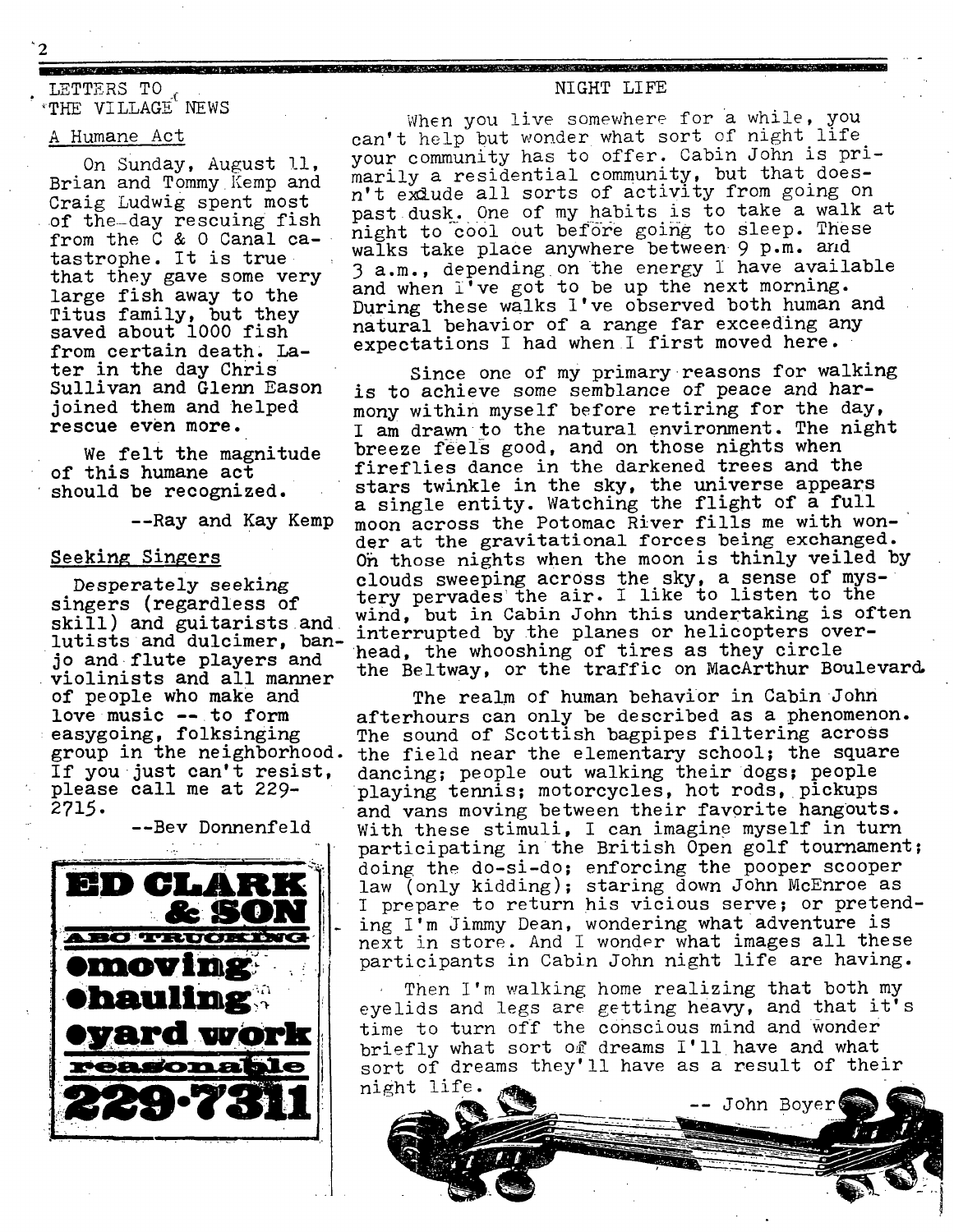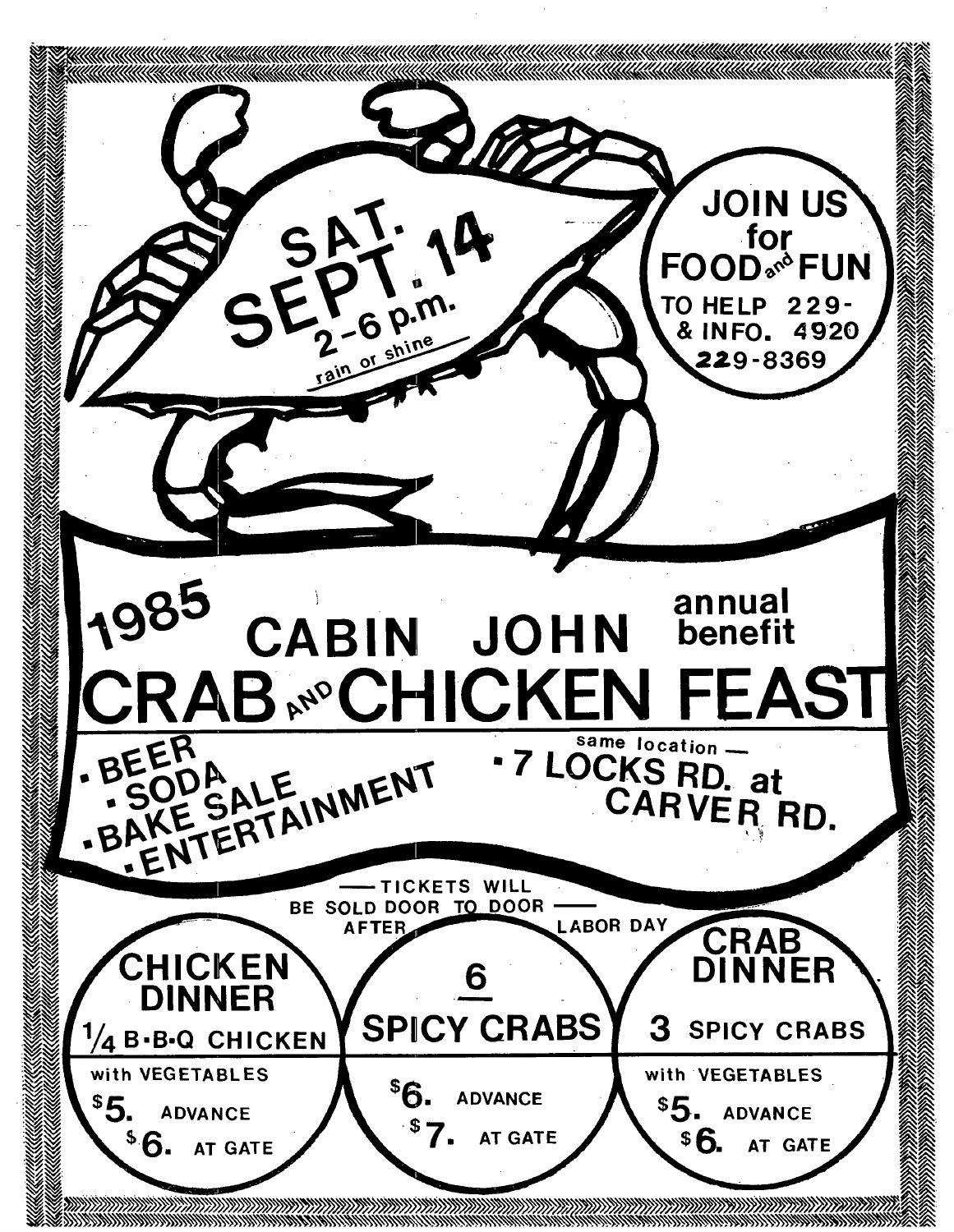## The People of Cabin John

DONATELLA CLARK AND THE PROFESSION OF MOTHERING

## By Barbara Martin

i,?

Donatella Clark is strongly focused on good parenting -- personally and professionally. Three and a half years ago, when she was pregnant, she became seriously interested in nutrition and optimal health for mother and baby. In natural childbirth classes which she attended with her husband, Steve, she heard about LaLeche League, an organization which educates, advises, and supports nursing mothers,

In January 1983, her son, Neil, was born with jaundice. While she carefully followed the hospital's advice on treatment, his condition did not improve. She remembered La-Leche League and telephoned for guidance. Their suggestions were different -- and effective; the jaundice cleared up. Home from the hospital. Donatella kept in touch with the League and found their telephone support invaluable. She began attending meetings -- groups of nursing mothers and babies --and discovered that the children seemed happy and healthy and that the women were "her kind of people."

She became the group's librarian, distributing informational pamphlets and circulating books. Then she decided to start training as a leader.

Requirements are stiff. Although the leader is not paid, the position is one of great responsibility, and qualifying for certification means fulfilling many demanding criteria with close supervision and approval by League leaders. For Donatella, there was a 40-page essay examination, 25 books and 50 pamphlets to read and summarize, and oral exam, and endorsement by two leaders. Most leader applicants take from two to three years to qualify; some who

start are screened out, others don't pursue the program to completion.

But Donatella's interest and persistence remained high; she finished the course in an impressive 6 months.

The philosophic foundations of the League include these concepts, l) Breast milk is the optimal nourishment for a baby; no other food is necessary for the first six months; 2) From the moment of birth mother and baby need to be very much together; nursing satisfies this intimacy need which is equally as important as the nutritional need: 3) The baby leads the weaning schedule, nursing until ready to stop; this can be at 9 months or it can be at 3 years! 4)At childbirth, alert, active participation by the mother helps the baby to be stronger and more energetic, thus getting nursing off to a good start;  $\bar{5}$ ) The father's wholehearted participation and loving support for mother and baby are crucial to good pregnancy, birth, and parenting; 6) Good nutrition depends upon selecting and using foods in as natural a state as possible;  $7)$  Children are best trained by loving guidance -- encouragement, positive reinforcement, example, distraction - rather than by harsh punishment.

LaLeche League was started in the 50s in Illinois, a support group for nursing mothers who had questions and concerns about breastfeeding. From the beginning, physicians acted as advisors, and a strong liaison with the medical community has been maintained. Today there are 5,000 groups and 20,000 certified leaders operating in all 50 states and nearly every country of the world.

• In June 1983, the League's biannual international Conference was held at the Washington DC Sheraton. Donatella helped to organize and prepare for it, and officiated during its three days in the "diaper room, where disposable diapers supplied by Pampers were issued to all participants, Four thousand adults and 2,000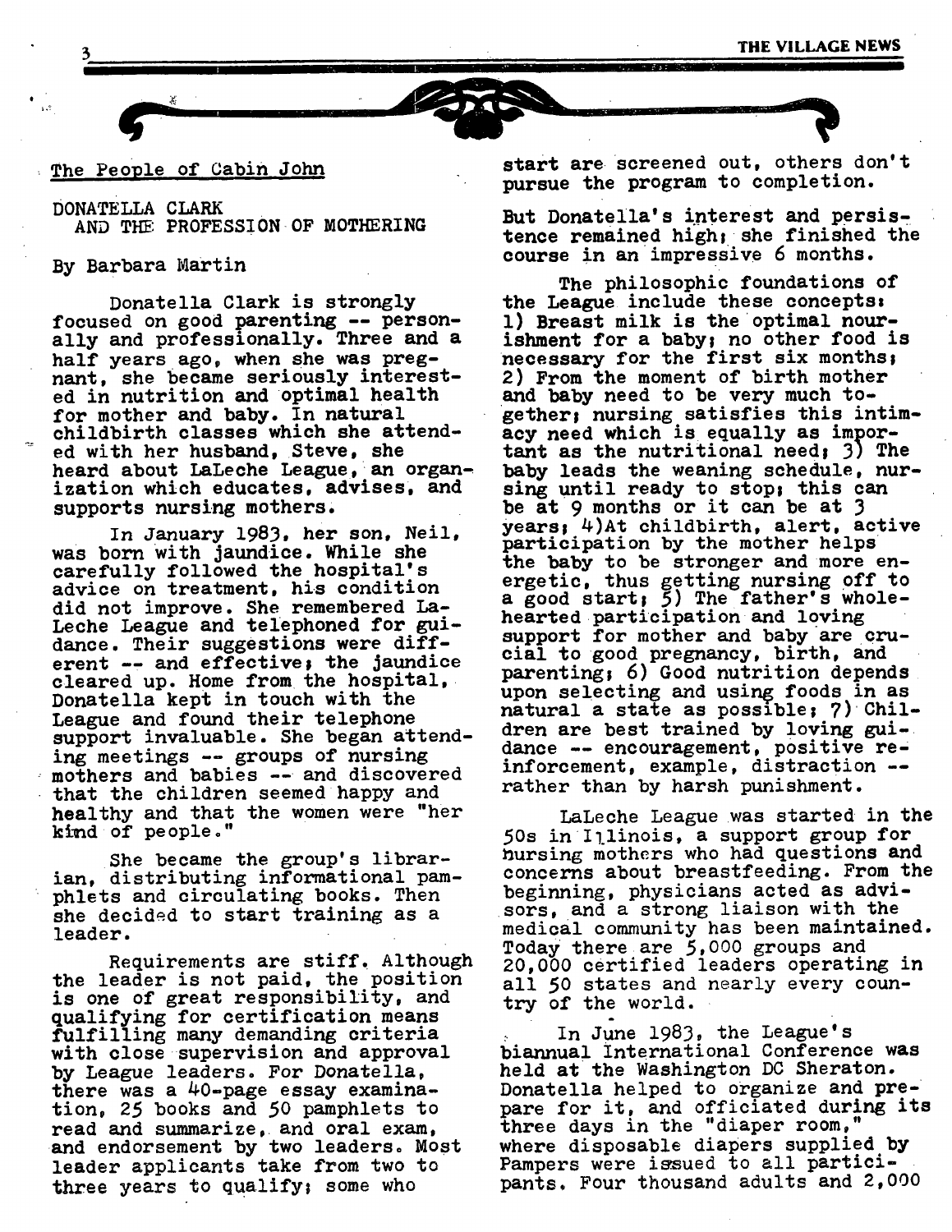#### **THE VILLAGE NEWS:**

..... i"

°children attended from 50 states and 40 foreign countries. Many fathers were there, and a large number of health professionals. Started as a one-issue organization, the League has now expanded its program into every aspect of family and child health, and the Conference's sessions reflected that broad focus.  $\mathbb{R}^n$ There were presentations on such subjects as Down's syndrome babies, troubled adolescents, home births, protecting Children from molestation, military pediatric care, and child spacing.

Donatella believes that membership in the Leadue is a great way for mothers of babies and toddlers to find each other in a community. Before children are old enough for pre-school, there can be a sense of isolation and loneliness, especially for first-time mothers or for families new to the community.

Donatella doesn't know how many pre-schoolers are in this community. She has the impression that many Cabin John mothers of very young children are working. "It's really hard for a working mother to breastfeed," she says. "Some manage to do it, but it's difficult. So athome mothers are more likely to be interested in LaLeche League. That doesn't mean we don't want working mothers; we welcome all interested women. Remember we're concerned with pregnancy, childbirth, and infancy -- all important things to any Woman who wants to nurse, even for a limited time before she returns to work."

Women (and their babies, if any) are invited to visit a group meeting. If they choose to attend beyond their first meeting, they are asked to join. The  $$20$  annual dues entitle the member to attendance at monthly meetings, free booklets, borrowing privileges from the groups' library, subscription to the bi-monthly magazine "New Beginnings," and 24-hour telephone help for both regular questions and emergency situations.

Among the 35 groups in the Greater Washington area, there are

two convenient groups for Cabin John mothers. The Rockville group meets every second Tuesday night at 7:30; Donatella (229-1195) and Wendy (424 0042) are the leaders. A day group, the Bethesda-Kensington unit, meets second Wednesdays at 9:30 a.m.; its leaders are Nancy (637-3514) and Debbie (933-6063).Me>tings are attended by 8-12 mothers and their little ones. Sometimes nursing students, doctors, and nurse-midwives attend too. The program subjects are set by the international Board, but any and all specific questions and concerns of those attending are given full attention. Several times a year there are special family meetings when fathers are invited.

For all her working life Donatella has been a teacher at day care centers, both private and government. Currently she runs the nursery at Bowl America three mornings a week. "Day care is the right profession for me because I can keep Neil with me, and because I really enjoy children."

In January the Clarke will move to Bloomington, Minnesota, where Steve will begin four years of study at Northwest College of Chiropractic. Donatella has discovered that there is a day care center in the same building as the chiropractic college. "I'll certainly be checking into that." And she has already begun making Minnesota connections. At the June conference, she met League members from Minnesota and  $in$ tends to follow up these contacts and to get in touch with state leaders listed in the LaLeche League Directory. "I know that I'll find compatible friends through the League, women who have similar interests and outlooks."

Donatella is proud of her Certificate of Qualification, representing much study, experience, and dedication. It reads "LaLeche League certifies that Donatella Clark is an accredited Group Leader, and is entitled to represent the League throughout the world."

Cabin John, too, can be proud of its representative, a young woman who clearly sees responsible mothering - for herself and others -- as the most important work of her life today.

**4**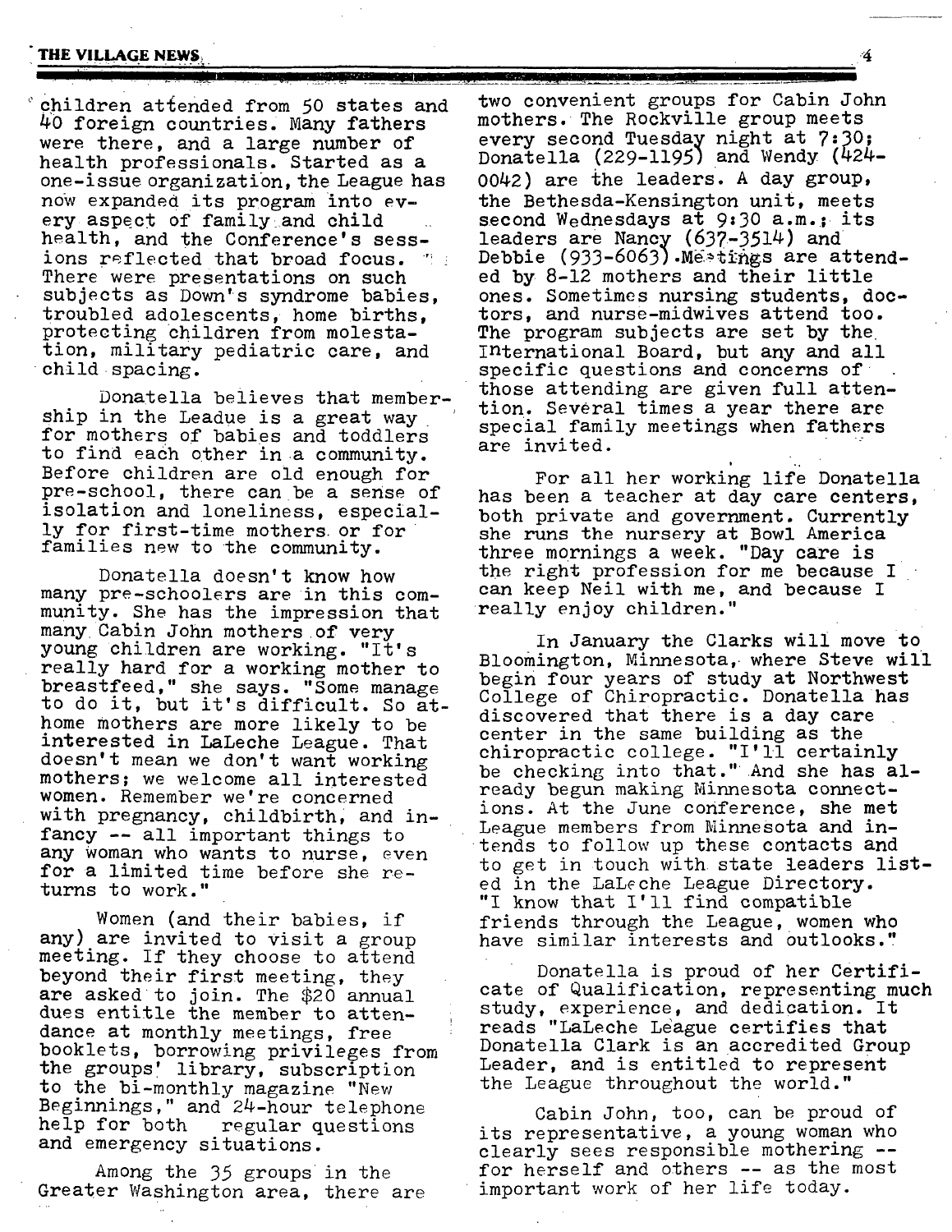THE VILLAGE NEWS

**MARKET AND RESIDENCE OF A** CABIN JOHN NEWS ROUND-UP....

Seven Locks  $Estates$   $\overline{East}:$   $\overline{Fences}$  on 79th Street:<br>On  $\overline{Lull}$   $B$  the County gave There will be a public On July 8 the County gave There will be a public<br>final approval to con-<br>hearing on September 12 final approval to con-<br>struction of 11 houses on on fences at 6419 and struction of 11 houses on on fences at 6419 and<br>the tract south of Pali- 6423 79th Street. For the tract south of Pali- 6423 79th Street. For<br>sades Pool, instead of information call Bob Wilsades Pool, instead of the  $27$  cluster houses ori-koff at 229-8536. ginal!y proposed by the builder. The houses will be on half-acre lots. Access will be by a deadend extension of Tomlinson Avenue, running thru the area used by the annual Cabin John Crab Feast.

Sometime after Sept.10 there will be a public hearing on the detailed and Planning Commis-<br>development plans. Anyone sion. If you are interdevelopment plans. Anyone sion. If you are inter<br>interested in this should ested in making an ininterested in this should ested in making an incontact Carol Miller at 320-2484.

Tennis Bubble at Pool: The Montgomery County Planning Board has rejected the petition of Palisades Swimming Pool Clara Barton School: to erect an all-season air The County Board of<br>bubble over the club's Education has decided bubble over the club's Education has decided<br>tennis courts. Neighbor- that the Clara Barton tennis courts. Neighbor- : that the Clara Barton<br>ing residents had strongly school building, preing residents had strongly school building, pre-<br>opposed the bubble, as had viously largely occupied opposed the bubble, as had viously largely occup<br>the Citizens Association, by the Washington Inthe Citizens Association, primarily on the grounds that the large amount of light from the structure would be objectionable.

The Big Toys Wooden Play- ty after intervention by<br>ground equipment at Seven the Citizens Association, ground equipment at Seven Locks Local Park (off Seven Locks Road) has started to rot more rapidly than expected and is to be dismantled. Replacement equipment is being ordered by the Park process, you should call Ms. Wajeda Rab, Landscape Architect, at the MNCPPC Department of Parks, 565-7420.

ternational School, will become wholly a day care center, both for children and for elder-

i. Bethesda Co.op **FOOD FOR PEOPLE-NOT FOR PROFIT Fresh Commerical and Organic Produce**  Imported & Domestic Cheese **Bulk Grains, Beans, Seeds, Nuts, Dried Fruits Teas, Herbs & Spices Vltamina, Macrobiotic Foods, Health Care Products 10% Discount for Nutrition & Cook Books 7945"MocARTHUR BOULEVARD**  9R6-0706 , ) mile **.orthwes! ot G|e~ Echo** 986-0796" MON SAT FAM-8 PM SUNDAY 11-6 PM Plenty of Porking

**The Contract of Act of Act of Act of Act of Act of Act of Act of Act of Act of Act of Act of Act of Act of Act** 

ly.Detailed plans are not yet worked out, but for the present the Clara Barton Center will continue to operate there. Building renovations are also to take place.

Walk Lights Installed: Playground Equipment: As promised by the Coun-"Walk" lights have been installed at both ends of the Union Arch Bridge.

## RUMMAGE SALE SET FOR OCTOBER

The Cabin John United Methodist Church at 7700 MacArthur Boulevard has announced that it will hold a rummage sale on October 24, 25, and 26. The hours will be from l0 a.m. to 7 p.m. on Thursday and Friday and from 9:30 a.m. to 4 p.m. on Saturday. For further information, call the minister at 229-9525.

**(Continued from page** I) i\_ Volunteers are welcome for all aspects of putting out the paper. Call **Andy**  Rice at 229-3503 if **you'd**  like to write, edit, de sign, sell ads, address. etc. This issue was prepared by Andy Rice, Cherry Doyle, Susan Gelb, **Kay =Kemp, and a** hard-working mailing crew.

Stories or news for **the**  paper, as well as ads, ishould be sent to P.O. Box 164, Cabin John, MD 20818, or call Andy Rice at 229- 3503. Deadline for **the**  next issue is **noon on**  Saturday, Sentember 14.